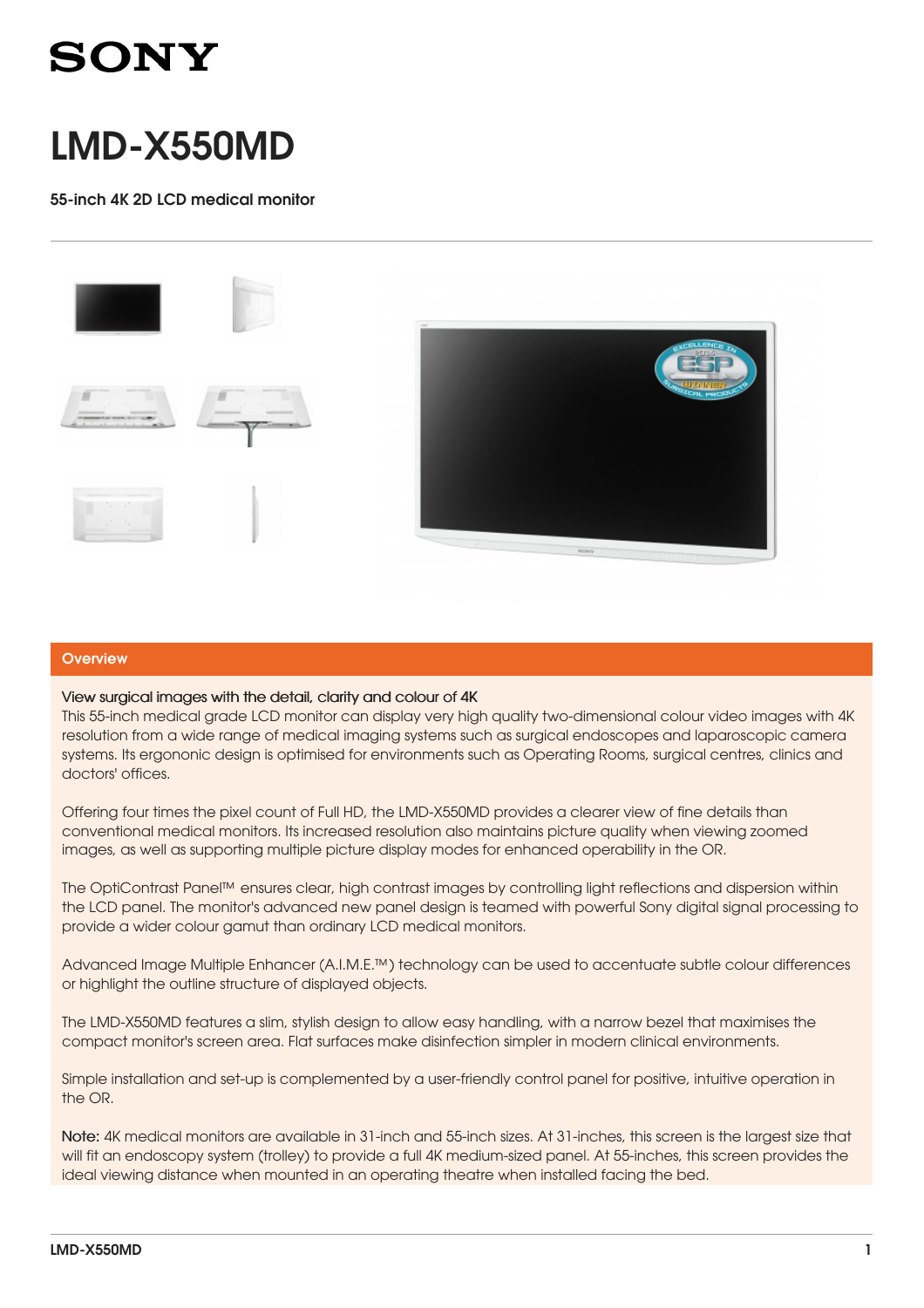

### Features

#### 4K Ultra HD resolution •

The LMD-X550MD can display Ultra HD images with four times the detail of Full HD.

#### High brightness anti-reflective OptiContrast Panel™ •

The 55-inch (1,388mm) OptiContrast Panel™ features an advanced design that controls incident light reflections and dispersion within the LCD panel layer for improved contrast and visibility. It also helps prevent dew condensation within the panel.

#### Wider colour gamut •

The advanced panel design and Sony signal processing ensure a wider colour gamut - as much as 43% greater than the BT.709 colour space.

#### A.I.M.E.™ (Advanced Image Multiple Enhancer) •

This unique technology has been developed to enhance the visibility of displayed shapes and colours. Structure Enhancement mode accentuates the outline of on-screen objects, while Colour Enhancement mode helps clarify subtle tonal differences between objects.

#### Ergonomic easy-grip design •

The monitor's slim, compact, easy to hold design facilitates simple user adjustment of monitor position.

#### Smaller bezel, larger screen •

The narrow bezel maximises screen size of this compact, space-saving monitor.

#### User friendly Control Panel •

Operation is simplified by the monitor's intuitive, easy to use control panel. LED backlighting only highlights active control buttons, guiding the user and reducing the risk of inadvertent operation, especially in dark environments. Custom buttons can be asigned to commonly used functions.

#### Easy clean design •

Flat surfaces simplify wiping off liquids and gels from the LCD panel and control buttons, supporting more effective cleanliness and disinfection.

#### Choice of display formats •

A variety of display formats including Rotation Image, Side-by-Side, Picture-in-Picture (PIP) and Picture-out-Picture (POP) can be selected quickly and easily from the menu.

#### Installation friendly cabling •

All signal connectors face downwards, allowing easy and organised cable connection to other equipment in the OR.

#### Compliance with medical standards •

The monitor is certified to IEC 60601-1 and applicable standards in respective countries or economic regions including Canada, Europe and the USA. For more details on compliance issues, please contact your nearest Sony office or an authorised dealer.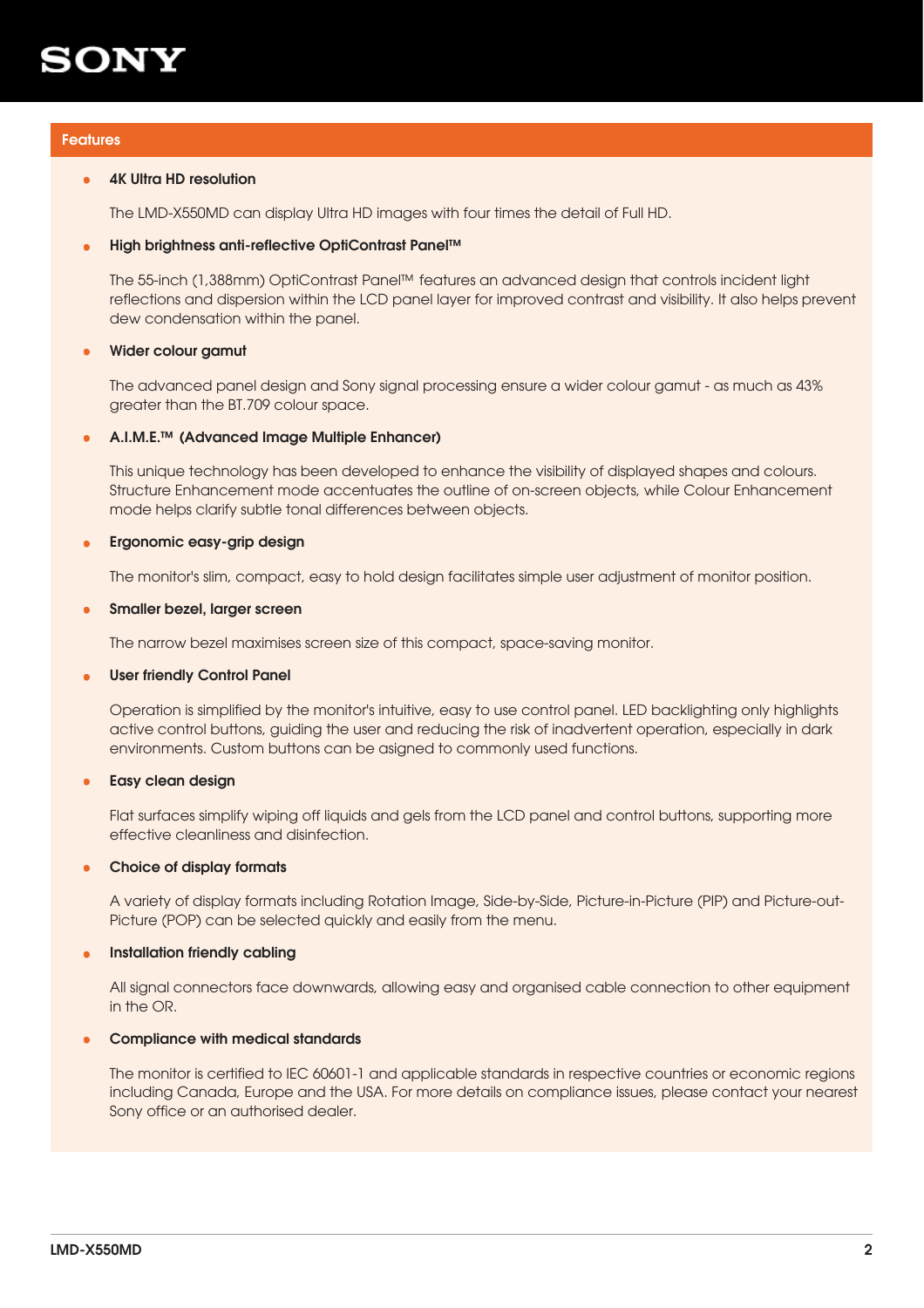## **SONY**

## Technical Specifications

| <b>Picture Performance</b>                  |                                                                                      |
|---------------------------------------------|--------------------------------------------------------------------------------------|
| • Panel                                     | a-Si TFT Active Matrix LCD                                                           |
| • Picture Size (Diagonal)                   | 1387.8 mm (54 3/4 inches)                                                            |
| • Effective Picture Size $(H \times V)$     | 1209.6 x 680.4 mm (47 5/8 x 26 7/8 inches)                                           |
| • Pixel pitch                               | 0.315 x 0.315mm                                                                      |
| • Resolution $(H \times V)$                 | 3840 x 2160 pixels                                                                   |
| • Aspect                                    | 16:9                                                                                 |
| • Pixel Efficiency                          | 0.9999                                                                               |
| • Backlight                                 | LED                                                                                  |
| • Panel Technology                          | <b>LCD with IPS</b>                                                                  |
| • Luminance (Panel Specification)           | 520 cd/m2 (typical)                                                                  |
| • Contrast Ratio                            | 1400:1                                                                               |
| • Colors                                    | Approx.1.073 billion colors                                                          |
| • Viewing Angle (Panel Specification)       | 89°/89°/89°/89° (typical)                                                            |
| $\bullet$ Gamma                             | 1.8, 2.0, 2.2, 2.4, 2.6, DICOM, Highlight                                            |
| • HDMI Input                                | HDCP 1.4 correspondence                                                              |
| • DVI-D Input                               | DVI-D (x1) (HDCP 1.4 correspondence)<br>TMDS single link                             |
| • SDI Input                                 | BNC(x5)<br>3G/HD/SD-SDI                                                              |
| • Serial Remote (LAN)                       | D-sub 9-pin (RS-232C) (x1), RJ-45 (x1) (Ethernet, 10BASE-T/100BASE-TX)               |
| • DVI-D Output                              | DVI-D (x1) when HDCP disabling                                                       |
| • SDI Output                                | BNC(x5)                                                                              |
| • DC 5V/12V Output                          | 5 V Output(x1), 8 W<br>12 V Output (x1) 20 W max                                     |
| General                                     |                                                                                      |
|                                             | <b>LCD</b> monitor                                                                   |
| • Power Requirements                        | AC IN: 100 V - 240 V, 50/60 Hz, 3.2 A - 1.3 A                                        |
| • Power Consumption                         | LCD Monitor: Approx. 290 W (max.)                                                    |
| • Operating Temperature                     | 0°C to 40°C (Recommended: 20°C to 30°C)<br>32°F to 104°F (Recommended: 68°F to 86°F) |
| • Operating Humidity                        | 30% to 85% (no condensation)                                                         |
| • Storage/Transport Temperature             | -20 °C to +60 °C (-4 °F to +140 °F)                                                  |
| • Storage/Transport Humidity                | 0% to 90%                                                                            |
| • Operating/Storage/Transport Pressure      | 700 hPa to 1060 hPa                                                                  |
| • Dimensions (W $\times$ H $\times$ D) $*1$ | 1264.6 x 771.5 x 85.5 mm (Slimmest D 33.9 mm) (49 7/8 x 30 3/8 x 3 3/8 inches)       |
|                                             |                                                                                      |